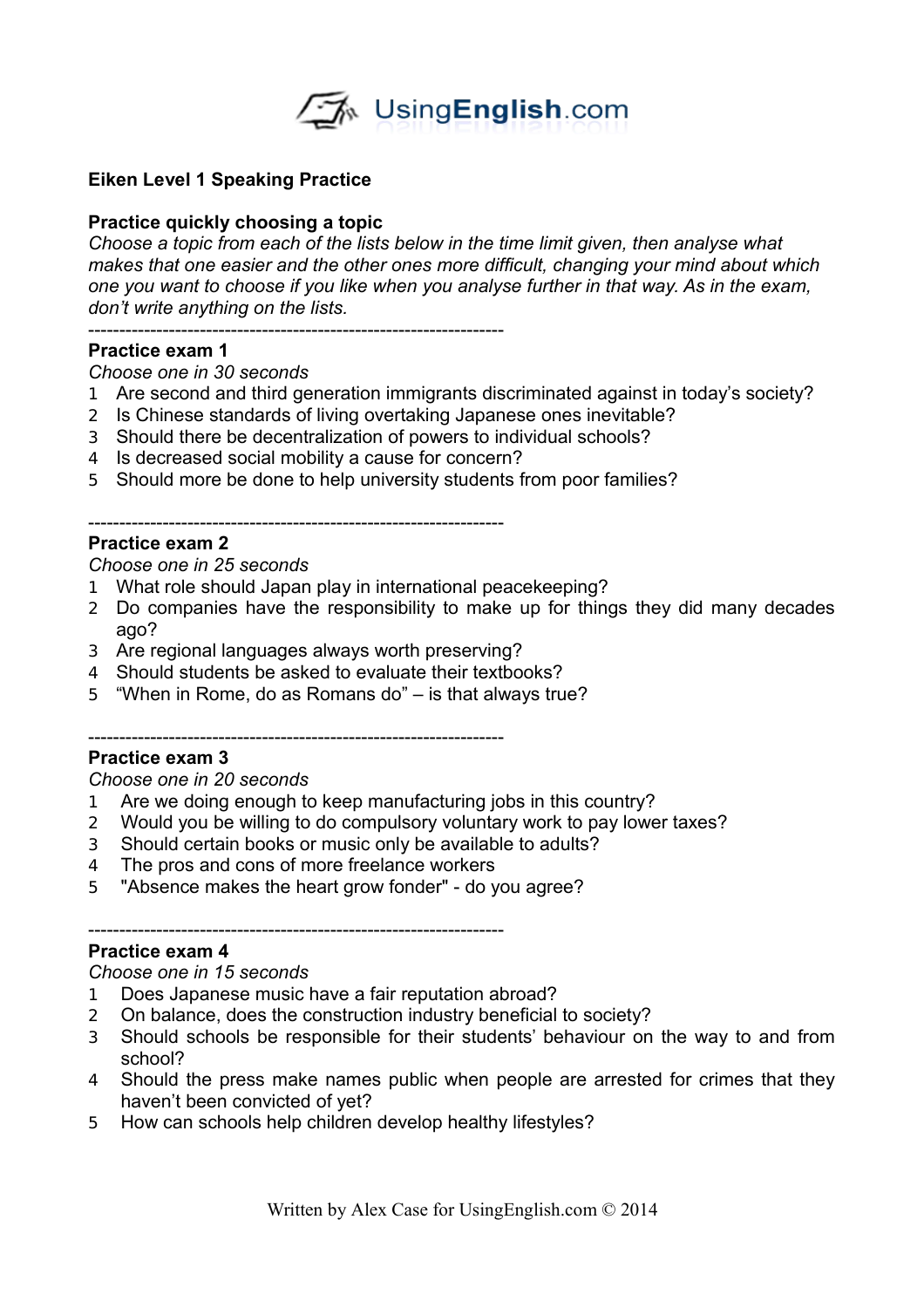→ UsingEnglish.com

## **Practice exam 4**

*Choose one in 10 seconds*

- 1 Are the rich becoming richer while the poor are becoming poorer?
- 2 Can peer pressure positively affect the development of children?
- 3 Should Japan strengthen its military?
- 4 What can be done to help the elderly remain independent?
- 5 Have people today lost their interest in high culture?

-------------------------------------------------------------------

### ------------------------------------------------------------------- **Practice exam 5**

*Choose one in 10 seconds*

- 1 Is the value of socialising with colleagues decreasing?
- 2 Do political commentators play a positive role in society?
- 3 What can we do to stop pets being abandoned?
- 4 Should governments allow more universities to go bankrupt?
- 5 Do we still need to use animals for non-food products like leather?

# **Analysing the questions**

*Find similarities between ones you chose.*

*Find similarities between ones you didn't choose.*

*Find other similarities and differences between the tasks above.*

Hint: Look for topics, questions, what you are being asked to do, and other things you will probably need to do.

*Look on the next page if you need more help with the task above.*

Written by Alex Case for UsingEnglish.com © 2014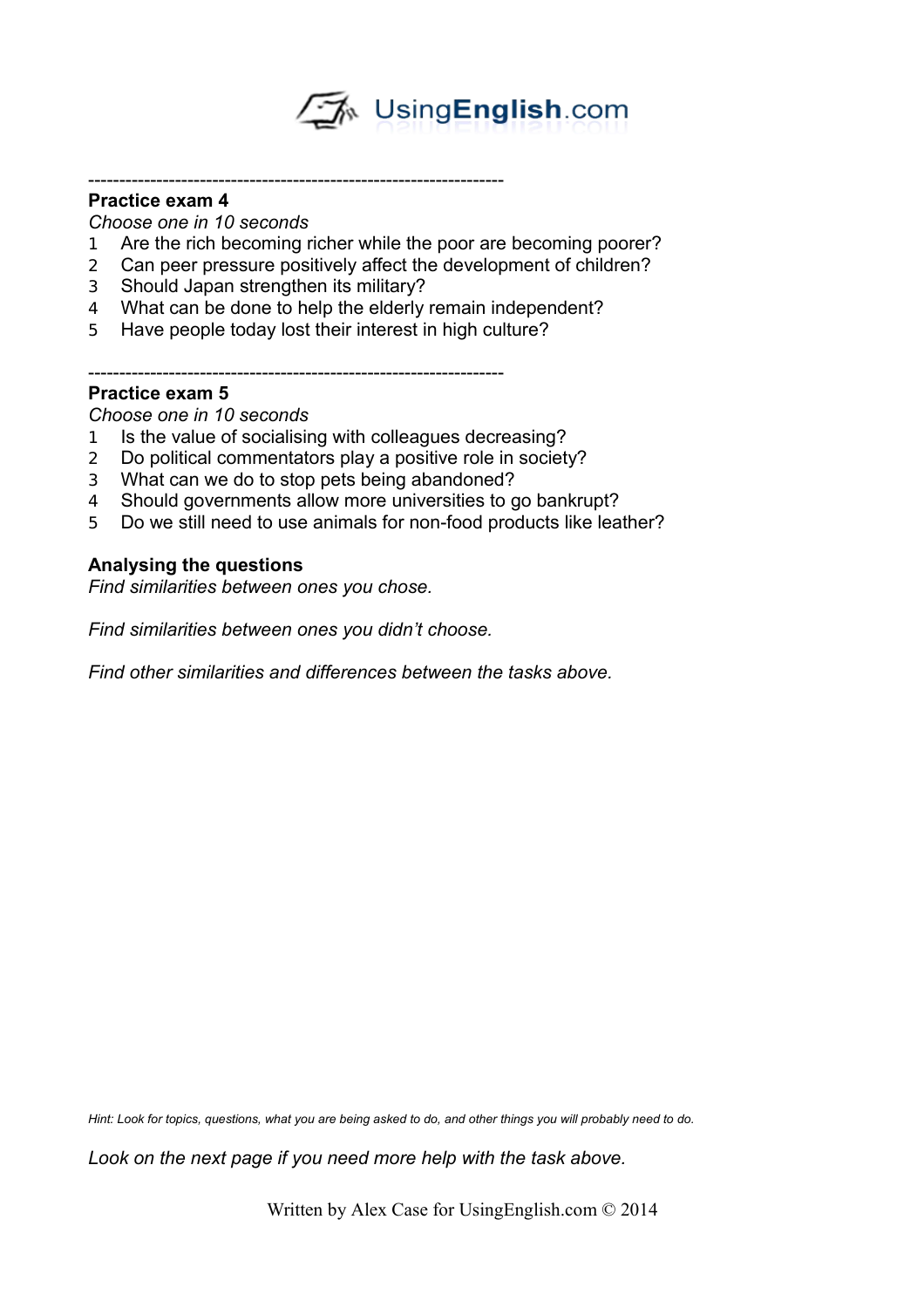

*Find at least one example of each of these things in exam tasks above:*

- advantages and disadvantages/ looking at both sides
- **•** business/ economics
- **e** discuss a proverb
- **•** domestic politics
- education
- give examples
- give reasons
- health
- **•** international relations
- judgement/ evaluation (obvious or real)
- obvious judgement and reasons then probably examples
- **•** relationships
- **•** society
- speculate on a fact (obvious or real)
- $\bullet$  the environment
- Yes/ No question

*Underline words in the exam practice questions which could be used to make different tasks, then create those tasks on other typical Eiken Level 1 topics such as those above.* 

#### **Presentations speaking practice**

*Go through the practice exam tasks again, but this time choose one and prepare what you are going to say in exactly one minute and then speak for two minutes.* 

*Do the same thing with your second choice for each of the lists above.*

*Maybe do the same with your third choices.*

#### **Reflection**

*Reflecting on your performance, do you think you really chose the easiest tasks for you? Write down which of the topics, task types and question stems you are most likely and least likely to choose in the exam.*

*When you were getting ready to speak for one minute, how did you prepare what you were going to say?* 

*What other things could you do with that one minute, after you have chosen the question (as in the exam, not writing anything down)? What order should you do those things in?*

*Compare your ideas with those on the next page.*